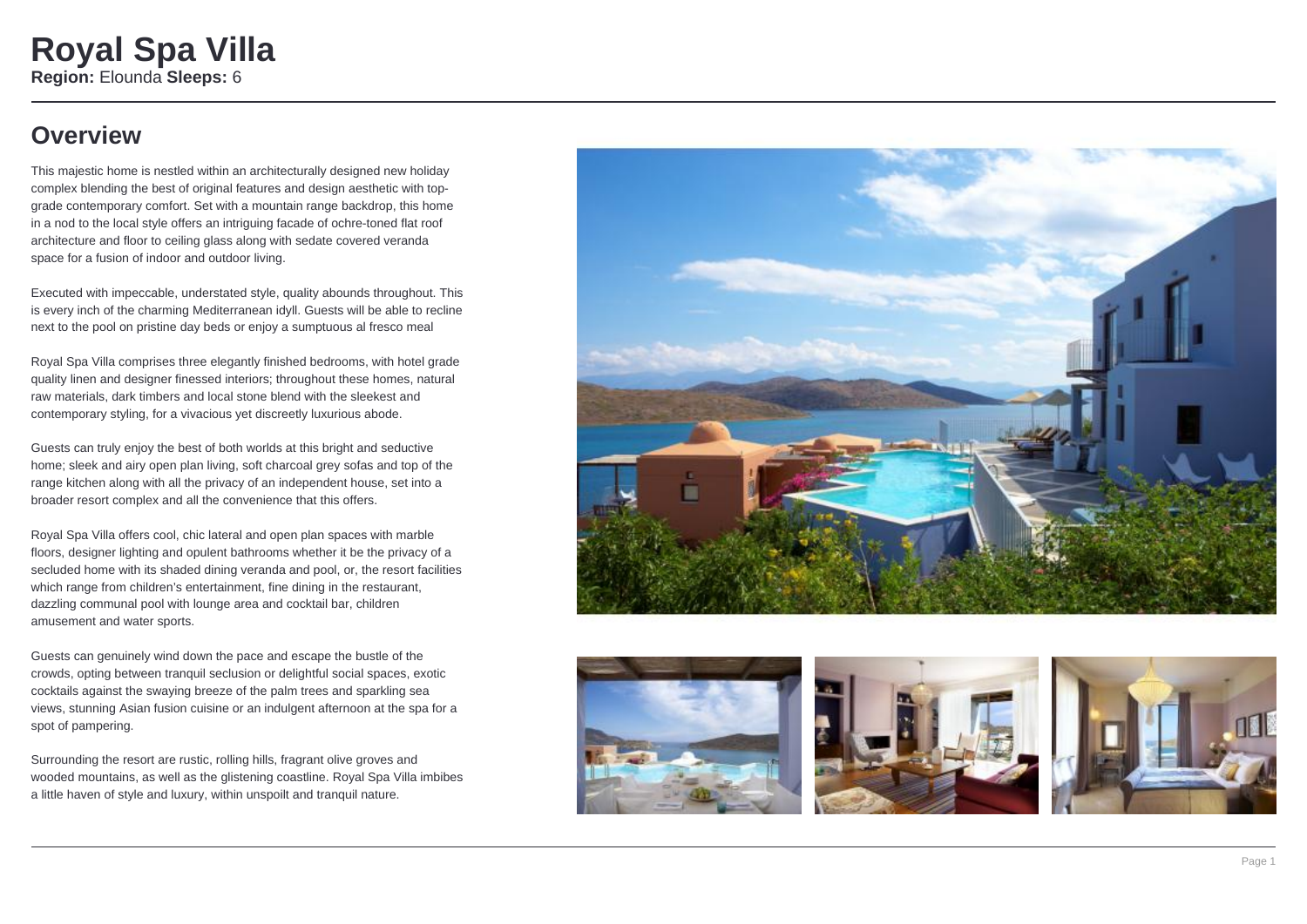Whether it be a romantic meal for two, a fun and lively family breakfast after a morning swim, or kicking back in the entertainment suite with a game of pool, this resort has it covered! Guests can then retreat to the oasis of peace that is the villa, and sleep soundly between the crisp cotton sheets in air-conditioned serenity.

The safety of resort is offset by the total privacy of the guests' own home, and when the mood strikes, the little-added comforts such as ordering room service meals will hit the right note. Royal Spa Villa offers a happy, charismatic home finished with impeccably styled interiors, chic and understated glamour with uncompromising quality, within a luxurious resort set-up on the breathtaking Crete coastline.

Prices charged include half-board meal plan, for full-board prices please enquire to our Concierge team, **concierge@oliverstravels.com.** 

#### **Facilities**

Wow Factor • Modern • Wellness • Private Pool • Beach Nearby • Ideal for Kids • Ideal for Teens • Wi-Fi/Internet • Air-Con • Walk to Beach • Walk to Village • Walk to Restaurant • Satellite TV • Beachfront • Waterfront • Watersports • Walking/Hiking Paths • Outstanding Landscapes • Outdoor Pursuit & Activities • Tourist Towns & Villages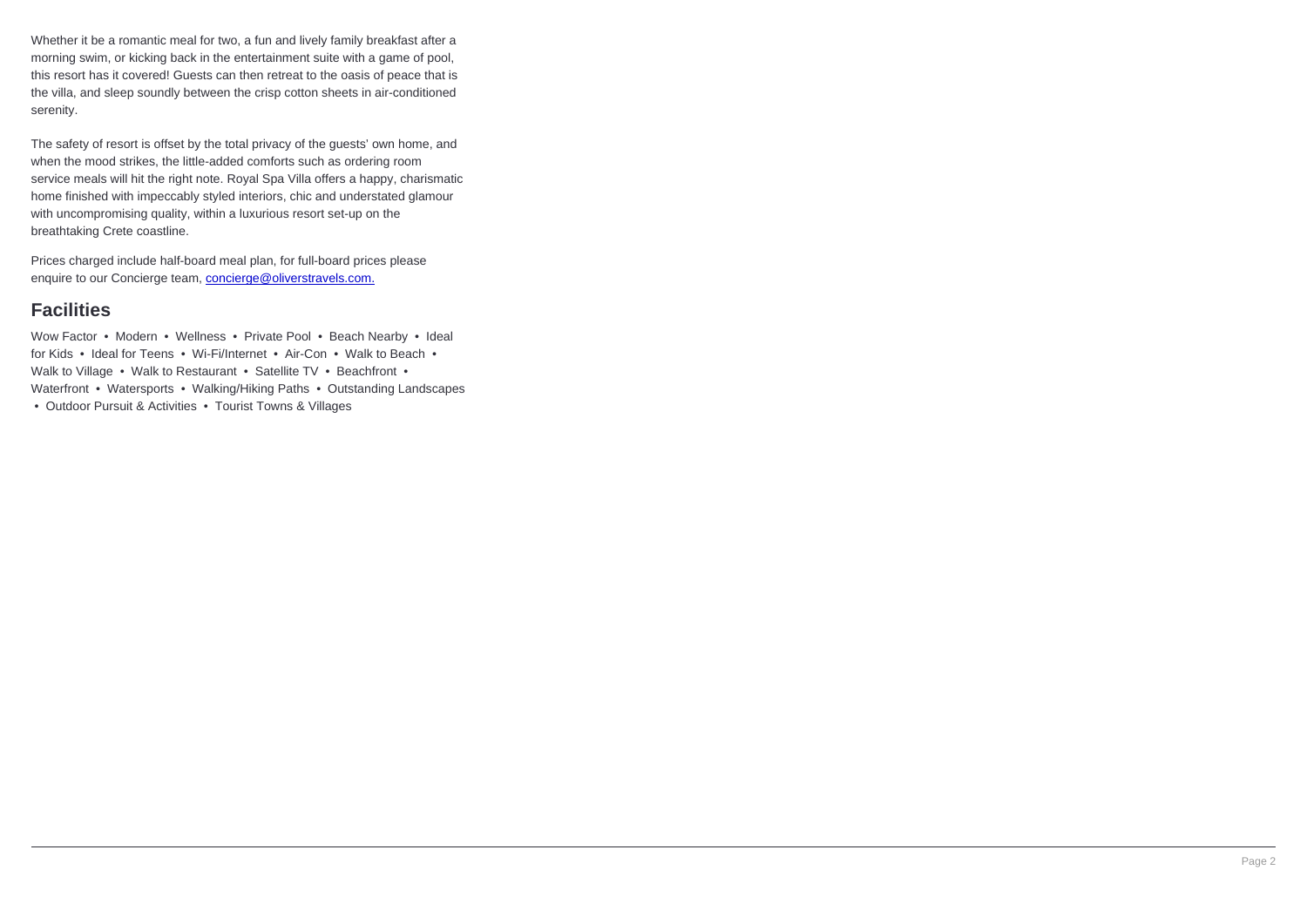### **Interior & Grounds**

#### **The Villa**

Royal Spa Villa is all luxury and exquisite design. Location-wise, their prime position allows you to enjoy a panoramic view of the Elounda Gulf and Spinalonga island. There are 3 bedrooms and 3 bathrooms, and it can accommodate up to 6 people

#### Interior

- Double bedroom
- Two twin bedrooms
- Three bathrooms
- Toilette
- Dining & living area
- Fully equipped kitchen
- Access to the terrace & pool area

#### Exterior

- Swimming pool
- Sun loungers
- Outdoor lounge & dining area
- Large terrace







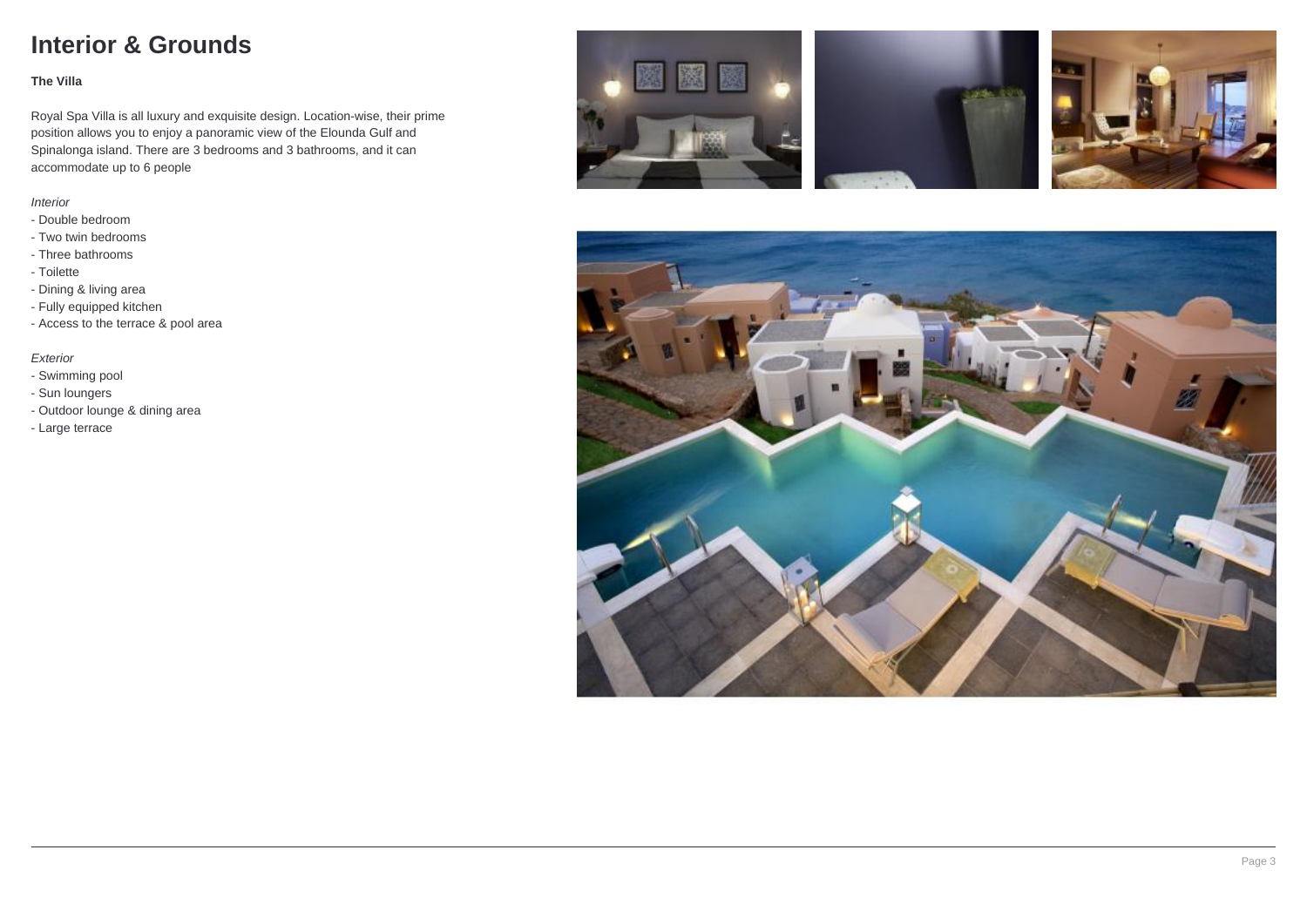## **Location & Local Information**

This region is known for its rich archaeological past, as well as its intriguing military history (it was a naturally well-placed defence point, jutting out as a rocky islet.) On the resort a leisure and art complex will be utilized for various activities; concerts and other public events will be organized and take place throughout the season. Many of the activities will revolve around a curated program of special events. The facility will also have indoor features, programs, workshops and courses run for kids, teenagers and families.

Visitors can access Spinalonga by boat from Agios Nikolaos, Elounda or Plaka. From Elounda harbour, there is a boat to Spinalonga every thirty minutes throughout the summer.

It takes about twenty minutes to reach the island, while the sea voyage sometimes includes a sail around the Kolokytha Peninsula. There are also boats from the little village of Plaka just north of Elounda. The trip from here is shorter, taking about seven minutes.

Elounda Village, once a picturesque fishing village in lovely Mirabello Bay is today a stylish and crucial low holiday destination, offering just enough life for a sense of local flavour, yet not so much it becomes saturated with tourists. It provides a spectacular coastline, shaded crystal ceases and clear waters.

Many of the little surrounding villages are worth visiting: Mavrikiano, Plaka, Skisma, offering a trip inland through the mountains and a window into traditional Crete life.

#### **Local Amenities**

| <b>Nearest Airport</b>    | <b>Heraklion Airport</b><br>(64km) |
|---------------------------|------------------------------------|
| Nearest Village           | <b>Plaka</b><br>(1km)              |
| <b>Nearest Town/City</b>  | Elounda<br>(5km)                   |
| <b>Nearest Restaurant</b> | On resort<br>(250m)                |
| Nearest Beach             | On resort - Sandy beach<br>(110m)  |

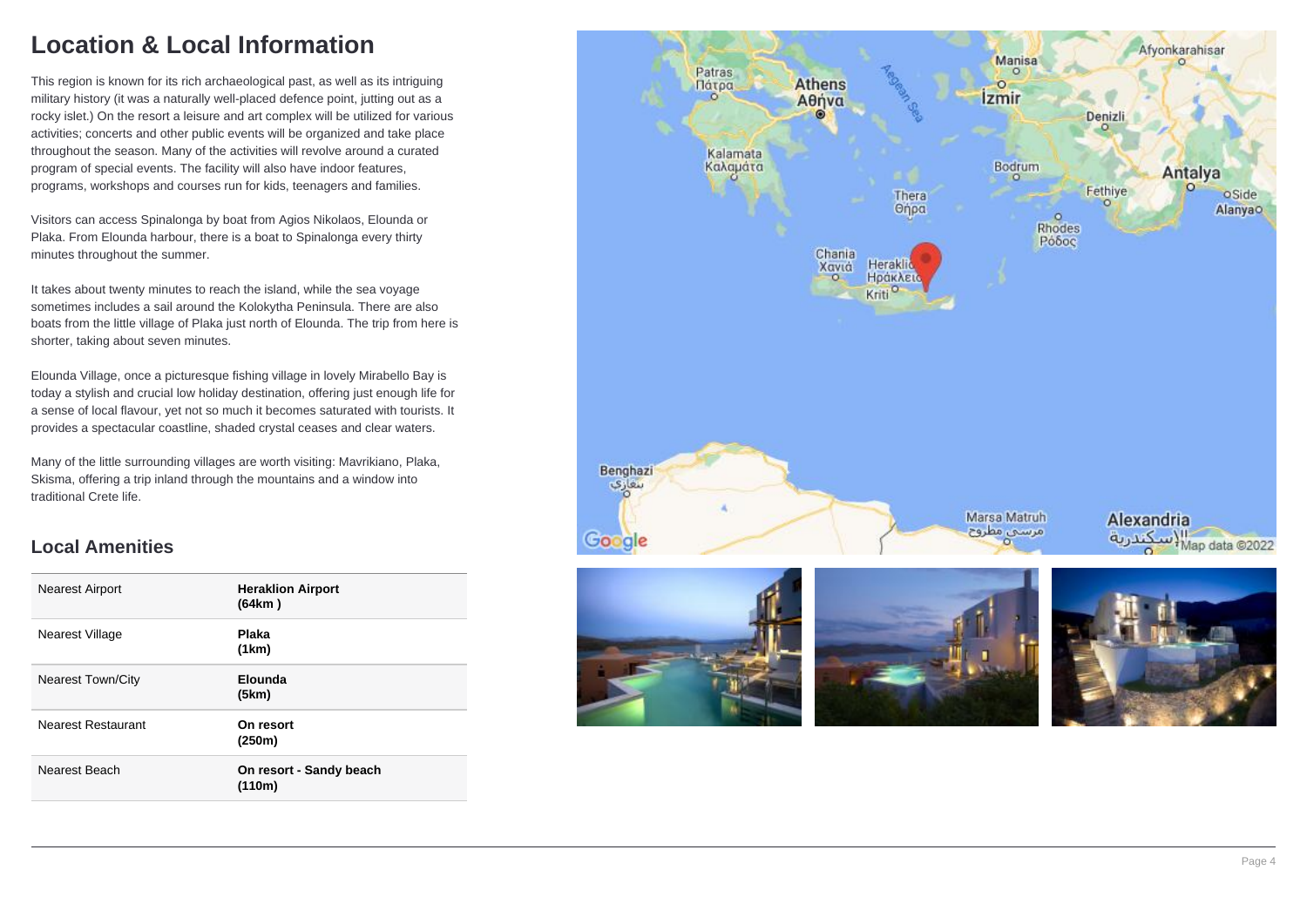## **What Oliver loves…**

- Independent home offering tranquillity and privacy along with a vast array of resort facilities for dining, entertainment, pampering and fun!
- Sleek and contemporary interiors offering every note of luxury and comfort, along with nods to the local and traditional style, tones and raw materials
- Proximity to the stunning Crete coastline, as well as mountain walks, lush valleys and rustic olive grove lined lanes

### **What you should know…**

- Complimentary pool heating is provided from 17th of April to the 10th of June, and the 10th September to the 31st of October
- Smaller children will need to be monitored by the pool
- Shuttles are running within the resort yet a car is required for venturing further afield